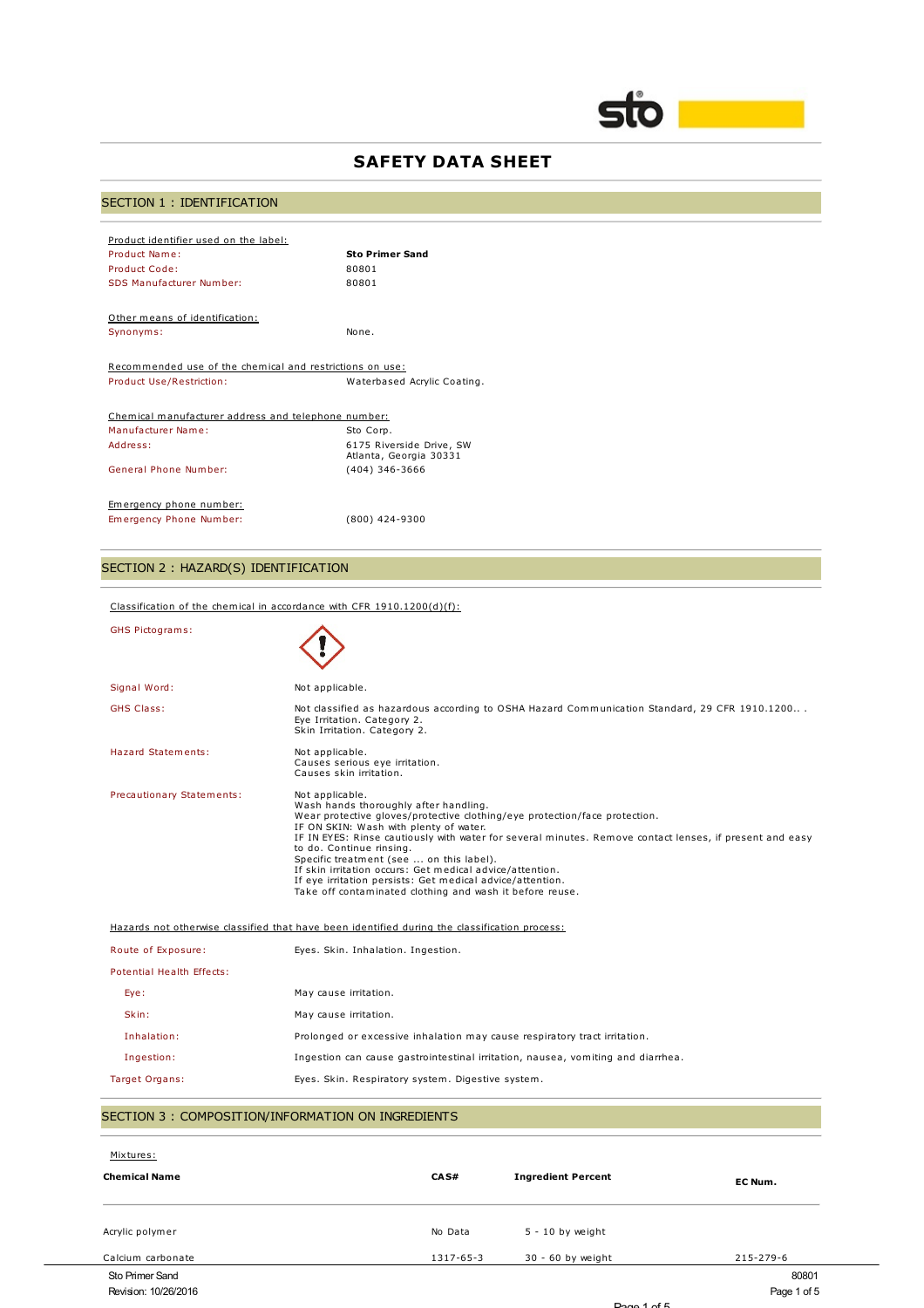| Crystaline silica (Quartz) | 14808-60-7 | $10 - 30$ by weight | 238-878-4       |
|----------------------------|------------|---------------------|-----------------|
| Talc                       | 14807-96-6 | $1 - 5$ by weight   | 238-877-9       |
| Titanium Oxide             | 13463-67-7 | $1 - 5$ by weight   | 236-675-5       |
| Water                      | 7732-18-5  | $30 - 60$ by weight | $231 - 791 - 2$ |

### SECTION 4 : FIRST AID MEASURES

| Description of necessary measures: |                                                                                                                                                                                             |
|------------------------------------|---------------------------------------------------------------------------------------------------------------------------------------------------------------------------------------------|
| Eye Contact:                       | Immediately flush eyes with plenty of water for at least 15 to 20 minutes. Ensure adequate flushing of<br>the eyes by separating the eyelids with fingers. Get immediate medical attention. |
| Skin Contact:                      | Immediately wash skin with plenty of soap and water for 15 to 20 minutes, while removing<br>contaminated clothing and shoes. Get medical attention if irritation develops or persists.      |
| Inhalation:                        | If inhaled, remove to fresh air. If not breathing, give artificial respiration or give oxygen by trained<br>personnel. Seek immediate medical attention.                                    |
| Ingestion:                         | If swallowed, do NOT induce vomiting. Call a physician or poison control center immediately. Never give<br>anything by mouth to an unconscious person.                                      |

#### Most important symptoms/effects, acute and delayed:

Other First Aid: First Responders should provide for their own safety prior to rendering assistance.

## SECTION 5 : FIRE FIGHTING MEASURES

#### Suitable and unsuitable extinguishing media:

| Suitable Extinguishing Media: | Use dry chemical or foam when fighting fires involving this material. Water mist may be used to cool<br>closed containers. |
|-------------------------------|----------------------------------------------------------------------------------------------------------------------------|
| Unusual Fire Hazards:         | Material may spatter above 100 °C/212 °F.                                                                                  |

### Special protective equipment and precautions for fire-fighters:

| Protective Equipment:       | As in any fire, wear Self-Contained Breathing Apparatus (SCBA), MSHA/NIOSH (approved or equivalent)<br>and full protective gear.                                                                                                        |  |  |
|-----------------------------|-----------------------------------------------------------------------------------------------------------------------------------------------------------------------------------------------------------------------------------------|--|--|
| Fire Fighting Instructions: | Evacuate area of unprotected personnel. Use cold water spray to cool fire exposed containers to<br>minimize risk of rupture. Do not enter confined fire space without full protective gear. If possible,<br>contain fire run-off water. |  |  |
| <b>NFPA Ratings:</b>        |                                                                                                                                                                                                                                         |  |  |
| NFPA Health:                |                                                                                                                                                                                                                                         |  |  |
| NFPA Flammability:          |                                                                                                                                                                                                                                         |  |  |
| NFPA Reactivity:            |                                                                                                                                                                                                                                         |  |  |

## SECTION 6 : ACCIDENTAL RELEASE MEASURES

| Personal precautions, protective equipment and emergency procedures: |                                                                                                                                                                                                                         |  |  |
|----------------------------------------------------------------------|-------------------------------------------------------------------------------------------------------------------------------------------------------------------------------------------------------------------------|--|--|
| Personal Precautions:                                                | Evacuate area and keep unnecessary and unprotected personnel from entering the spill area.                                                                                                                              |  |  |
| Environmental precautions:                                           |                                                                                                                                                                                                                         |  |  |
| Environmental Precautions:                                           | Avoid runoff into storm sewers, ditches, and waterways.                                                                                                                                                                 |  |  |
| Methods and materials for containment and cleaning up:               |                                                                                                                                                                                                                         |  |  |
| Methods for containment:                                             | Contain spills with an inert absorbent material such as soil, sand or oil drv.                                                                                                                                          |  |  |
| Methods for cleanup:                                                 | Absorb spill with inert material (e.g., dry sand or earth), then place in a chemical waste container.<br>Provide ventilation. Clean up spills immediately observing precautions in the protective equipment<br>section. |  |  |

## SECTION 7 : HANDLING and STORAGE

| Sto Primer Sand                                               | 80801                                                                                                 |
|---------------------------------------------------------------|-------------------------------------------------------------------------------------------------------|
| Storage:                                                      | Store in a cool, dry, well ventilated area away from sources of heat and incompatible materials. Keep |
| Conditions for safe storage, including any incompatibilities: |                                                                                                       |
| Hygiene Practices:                                            | Wash thoroughly after handling.                                                                       |
| Handling:                                                     | Use with adequate ventilation. Avoid breathing vapor, aerosol or mist.                                |
| Precautions for safe handling:                                |                                                                                                       |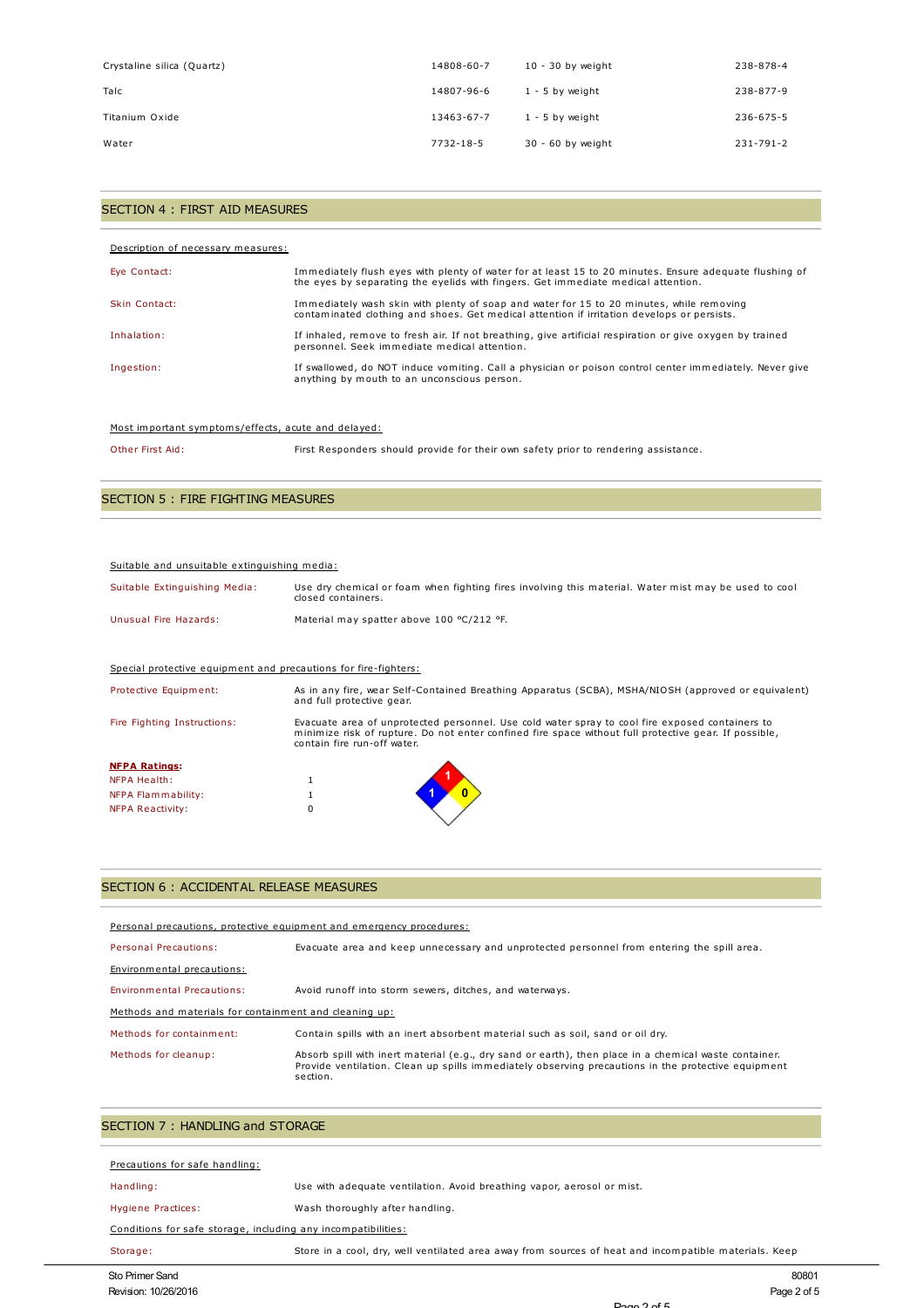#### Specific end use(s):

Work Practices: Handle in accordance with good industrial hygiene and safety practices.

### SECTION 8: EXPOSURE CONTROLS, PERSONAL PROTECTION

| EXPOSURE GUIDELINES:              |                                                                                                                                                                                                                                                                                                                                                                                                                                                                                                                                                                       |
|-----------------------------------|-----------------------------------------------------------------------------------------------------------------------------------------------------------------------------------------------------------------------------------------------------------------------------------------------------------------------------------------------------------------------------------------------------------------------------------------------------------------------------------------------------------------------------------------------------------------------|
| Crystaline silica (Quartz):       |                                                                                                                                                                                                                                                                                                                                                                                                                                                                                                                                                                       |
| Guideline ACGIH:                  | TLV-TWA: $0.025$ mg/m3 (R)                                                                                                                                                                                                                                                                                                                                                                                                                                                                                                                                            |
| Talc:                             |                                                                                                                                                                                                                                                                                                                                                                                                                                                                                                                                                                       |
| Guideline ACGIH:                  | TLV-TWA: 1 mg/m3 Respirable fraction (R)                                                                                                                                                                                                                                                                                                                                                                                                                                                                                                                              |
| Guideline OSHA:                   | PEL-TWA: 20 mppcf                                                                                                                                                                                                                                                                                                                                                                                                                                                                                                                                                     |
| <b>Titanium Oxide:</b>            |                                                                                                                                                                                                                                                                                                                                                                                                                                                                                                                                                                       |
| Guideline ACGIH:                  | TLV-TWA: 10 mg/m3                                                                                                                                                                                                                                                                                                                                                                                                                                                                                                                                                     |
| Appropriate engineering controls: |                                                                                                                                                                                                                                                                                                                                                                                                                                                                                                                                                                       |
| <b>Engineering Controls:</b>      | Use appropriate engineering control such as process enclosures, local exhaust ventilation, or other<br>engineering controls to control airborne levels below recommended exposure limits. Good general<br>ventilation should be sufficient to control airborne levels. Where such systems are not effective wear<br>suitable personal protective equipment, which performs satisfactorily and meets OSHA or other<br>recognized standards. Consult with local procedures for selection, training, inspection and maintenance<br>of the personal protective equipment. |
| Individual protection measures:   |                                                                                                                                                                                                                                                                                                                                                                                                                                                                                                                                                                       |
| Eye/Face Protection:              | Wear appropriate protective glasses or splash goggles as described by 29 CFR 1910.133, OSHA eye<br>and face protection regulation, or the European standard EN 166.                                                                                                                                                                                                                                                                                                                                                                                                   |
| Skin Protection Description:      | Wear appropriate protective gloves and other protective apparel to prevent skin contact. Consult<br>manufacturer's data for permeability data.                                                                                                                                                                                                                                                                                                                                                                                                                        |
| Hand Protection Description:      | Nitrile rubber or natural rubber gloves are recommended.                                                                                                                                                                                                                                                                                                                                                                                                                                                                                                              |
| <b>Respiratory Protection:</b>    | A NIOSH approved air-purifying respirator with an organic vapor cartridge or canister may be<br>permissible under certain circumstances where airborne concentrations are expected to exceed<br>exposure limits. Protection provided by air purifying respirators is limited. Use a positive pressure air<br>supplied respirator if there is any potential for an uncontrolled release, exposure levels are not known,<br>or any other circumstances where air purifying respirators may not provide adequate protection.                                             |
| Other Protective:                 | Facilities storing or utilizing this material should be equipped with an eyewash and a deluge shower<br>safety station.                                                                                                                                                                                                                                                                                                                                                                                                                                               |
| PPE Pictograms:                   |                                                                                                                                                                                                                                                                                                                                                                                                                                                                                                                                                                       |
| Notes :                           | Only established PEL and TLV values for the ingredients are listed.                                                                                                                                                                                                                                                                                                                                                                                                                                                                                                   |

## SECTION 9 : PHYSICAL and CHEMICAL PROPERTIES

#### PHYSICAL AND CHEMICAL PROPERTIES:

| Physical State Appearance:       | Liquid.             |
|----------------------------------|---------------------|
| Odor:                            | Slight.             |
| <b>Boiling Point:</b>            | Not determined.     |
| <b>Melting Point:</b>            | 0°C (32°F)          |
| <b>Specific Gravity:</b>         | >1                  |
| Solubility:                      | Miscible in water.  |
| Vapor Density:                   | Not determined.     |
| Vapor Pressure:                  | Not determined.     |
| Percent Volatile:                | Data not available. |
| Evaporation Rate:                | Not determined.     |
| pH:                              | $7.5 - 10$          |
| Flash Point:                     | Not determined.     |
| Lower Flammable/Explosive Limit: | Not determined.     |
| Upper Flammable/Explosive Limit: | Not determined.     |
| Auto Ignition Temperature:       | Not determined.     |

### SECTION 10 : STABILITY and REACTIVITY

#### Chemical Stability:

Chemical Stability: Stable under recommended handling and storage conditions.

#### Possibility of hazardous reactions:

Hazardous Polymerization: Hazardous polymerization does not occur.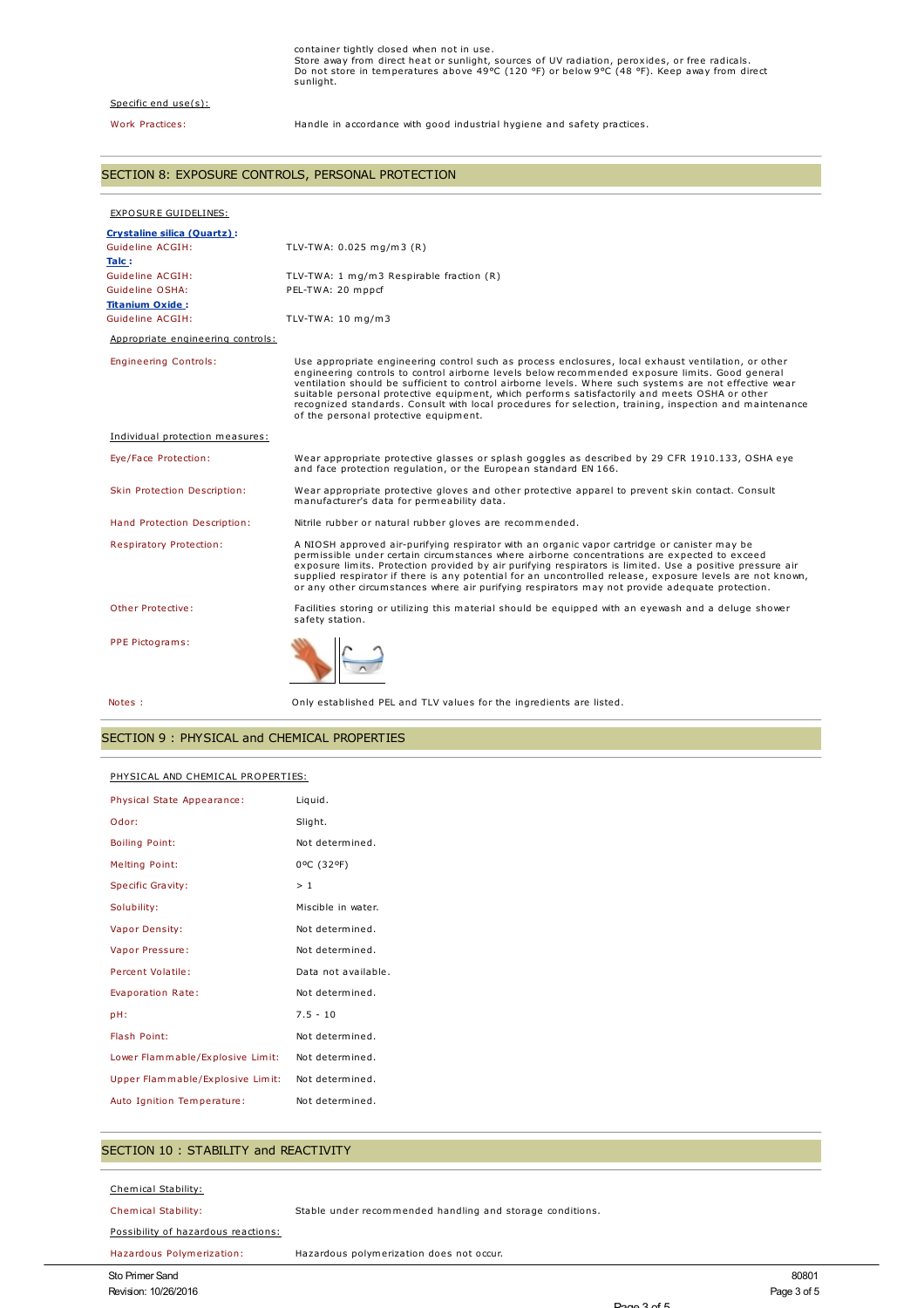#### Conditions To Avoid:

Conditions to Avoid: Heat, flames, ignition sources, and sparks. Incompatible materials. Freezing or temperatures below 0°C (32°F).

Incompatible Materials:

Incompatible Materials: Water reactive materials.

Hazardous Decomposition Products:

Special Decomposition Products: Thermal decomposition can lead to release irritant fumes and toxic gases.

| SECTION 11 : TOXICOLOGICAL INFORMATION |                                                                                                                                                                                                                                                                                                                                                                                                                                                                                                                                                                                                                                                                                                                                                                                                                                                                                                                                                                                                                                                                                                                                                                                                                                                            |  |  |  |  |
|----------------------------------------|------------------------------------------------------------------------------------------------------------------------------------------------------------------------------------------------------------------------------------------------------------------------------------------------------------------------------------------------------------------------------------------------------------------------------------------------------------------------------------------------------------------------------------------------------------------------------------------------------------------------------------------------------------------------------------------------------------------------------------------------------------------------------------------------------------------------------------------------------------------------------------------------------------------------------------------------------------------------------------------------------------------------------------------------------------------------------------------------------------------------------------------------------------------------------------------------------------------------------------------------------------|--|--|--|--|
| TOXICOLOGICAL INFORMATION:             |                                                                                                                                                                                                                                                                                                                                                                                                                                                                                                                                                                                                                                                                                                                                                                                                                                                                                                                                                                                                                                                                                                                                                                                                                                                            |  |  |  |  |
| Calcium carbonate:                     |                                                                                                                                                                                                                                                                                                                                                                                                                                                                                                                                                                                                                                                                                                                                                                                                                                                                                                                                                                                                                                                                                                                                                                                                                                                            |  |  |  |  |
| <b>RTECS Number:</b>                   | EV9580000                                                                                                                                                                                                                                                                                                                                                                                                                                                                                                                                                                                                                                                                                                                                                                                                                                                                                                                                                                                                                                                                                                                                                                                                                                                  |  |  |  |  |
| Inhalation:                            | Inhalation - Rat TCLo - Lowest published toxic concentration : 250 mg/m3/2H/24W (Intermittent) [<br>Lungs, Thorax, or Respiration - Fibrosis, focal (pneumoconiosis) ]<br>Inhalation - Rat TCLo - Lowest published toxic concentration : 84 mg/m3/4H/40W (Intermittent) [<br>Lungs, Thorax, or Respiration - Fibrosis (interstitial) Liver - Other changes Kidney/Ureter/Bladder -<br>Other changes ] (RTECS)                                                                                                                                                                                                                                                                                                                                                                                                                                                                                                                                                                                                                                                                                                                                                                                                                                              |  |  |  |  |
| <b>Crystaline silica (Quartz):</b>     |                                                                                                                                                                                                                                                                                                                                                                                                                                                                                                                                                                                                                                                                                                                                                                                                                                                                                                                                                                                                                                                                                                                                                                                                                                                            |  |  |  |  |
| <b>RTECS Number:</b>                   | VV7330000                                                                                                                                                                                                                                                                                                                                                                                                                                                                                                                                                                                                                                                                                                                                                                                                                                                                                                                                                                                                                                                                                                                                                                                                                                                  |  |  |  |  |
| Inhalation:                            | Inhalation - Rat TCLo - Lowest published toxic concentration : 248 mg/m3/6H [ Lungs, Thorax, or<br>Respiration - Other changes Biochemical - Metabolism (intermediary) - Other proteins Biochemical -<br>Metabolism (intermediary) - Effect on inflammation or mediation of inflammation ]<br>Inhalation - Rat TCLo - Lowest published toxic concentration : 248 mg/m3/6H [ Lungs, Thorax, or<br>Respiration - Changes in lung weight Immunological Including Allergic - Increase in cellular immune<br>response Biochemical - Metabolism (intermediary) - Effect on inflammation or mediation of<br>inflammation 1<br>Inhalation - Rat TCLo - Lowest published toxic concentration : 200 mg/kg [ Lungs, Thorax, or<br>Respiration - Fibrosis, focal (pneumoconiosis) Lungs, Thorax, or Respiration - Other changes<br>Nutritional and Gross Metabolic - Changes in iron ]<br>Inhalation - Mouse TCLo - Lowest published toxic concentration : 40 mg/kg [ Lungs, Thorax, or<br>Respiration - Other changes 1<br>Inhalation - Mouse TCLo - Lowest published toxic concentration : 40 mg/kg [ Immunological Including<br>Allergic - Decrease in cellular immune response ]<br>Inhalation - Rat TCLo - Lowest published toxic concentration : 1 mg/kg (RTECS) |  |  |  |  |
| Ingestion:                             | Oral - Rat TDLo - Lowest published toxic dose : 120 gm/kg [ Gastrointestinal - Hypermotility, diarrhea<br>Gastrointestinal - Other changes ] (RTECS)                                                                                                                                                                                                                                                                                                                                                                                                                                                                                                                                                                                                                                                                                                                                                                                                                                                                                                                                                                                                                                                                                                       |  |  |  |  |
| Carcinogenicity:                       | Crystalline silica in the form of quartz or cristobalite dust causes cancer of the lung Normal application<br>procedures for this product pose no hazard as to the release of crystalline silica dust, but grinding or<br>sanding dried films of this product may yield some respirable crystalline silica.                                                                                                                                                                                                                                                                                                                                                                                                                                                                                                                                                                                                                                                                                                                                                                                                                                                                                                                                                |  |  |  |  |
| Talc:                                  |                                                                                                                                                                                                                                                                                                                                                                                                                                                                                                                                                                                                                                                                                                                                                                                                                                                                                                                                                                                                                                                                                                                                                                                                                                                            |  |  |  |  |
| RTECS Number:                          | WW2710000                                                                                                                                                                                                                                                                                                                                                                                                                                                                                                                                                                                                                                                                                                                                                                                                                                                                                                                                                                                                                                                                                                                                                                                                                                                  |  |  |  |  |
| Inhalation:                            | Inhalation - Rat TCLo - Lowest published toxic concentration : 17 mg/m3/6H/26D (Intermittent) [<br>Lungs, Thorax, or Respiration - Other changes ]<br>Inhalation - Mouse TCLo - Lowest published toxic concentration : 20400 ug/m3/6H/26D (Intermittent)<br>[ Lungs, Thorax, or Respiration - Other changes ] (RTECS)                                                                                                                                                                                                                                                                                                                                                                                                                                                                                                                                                                                                                                                                                                                                                                                                                                                                                                                                      |  |  |  |  |
| <b>Titanium Oxide:</b>                 |                                                                                                                                                                                                                                                                                                                                                                                                                                                                                                                                                                                                                                                                                                                                                                                                                                                                                                                                                                                                                                                                                                                                                                                                                                                            |  |  |  |  |
| RTECS Number:                          | XR2275000                                                                                                                                                                                                                                                                                                                                                                                                                                                                                                                                                                                                                                                                                                                                                                                                                                                                                                                                                                                                                                                                                                                                                                                                                                                  |  |  |  |  |
| Inhalation:                            | Inhalation - Rat TCLo - Lowest published toxic concentration : 1 mg/kg [ Lungs, Thorax, or Respiration<br>- Other changes Biochemical - Metabolism (intermediary) - Effect on inflammation or mediation of<br>inflammation ] (RTECS)                                                                                                                                                                                                                                                                                                                                                                                                                                                                                                                                                                                                                                                                                                                                                                                                                                                                                                                                                                                                                       |  |  |  |  |
| Ingestion:                             | Oral - Rat TDLo - Lowest published toxic dose : 60 gm/kg [ Gastrointestinal - Hypermotility, diarrhea<br>Gastrointestinal - Other changes ] (RTECS)                                                                                                                                                                                                                                                                                                                                                                                                                                                                                                                                                                                                                                                                                                                                                                                                                                                                                                                                                                                                                                                                                                        |  |  |  |  |
| Carcinogenicity:                       | (a) Although IARC has classified titanium dioxide as possible carcinogenic to human (2B), their<br>summary concludes: "No significant exposure to titanium dioxide is thought to occur during the use of<br>products which titanium dioxide is bound to other materials, such as paints.                                                                                                                                                                                                                                                                                                                                                                                                                                                                                                                                                                                                                                                                                                                                                                                                                                                                                                                                                                   |  |  |  |  |

## SECTION 12 : ECOLOGICAL INFORMATION

| Ecotoxicity:               |                                                      |
|----------------------------|------------------------------------------------------|
| Ecotoxicity:               | No environmental information found for this product. |
| <b>Environmental Fate:</b> | No environmental information found for this product. |

# SECTION 13 : DISPOSAL CONSIDERATIONS

#### Description of waste:

Waste Disposal: Dispose of in accordance with Local, State, Federal and Provincial regulations.

### SECTION 14 : TRANSPORT INFORMATION